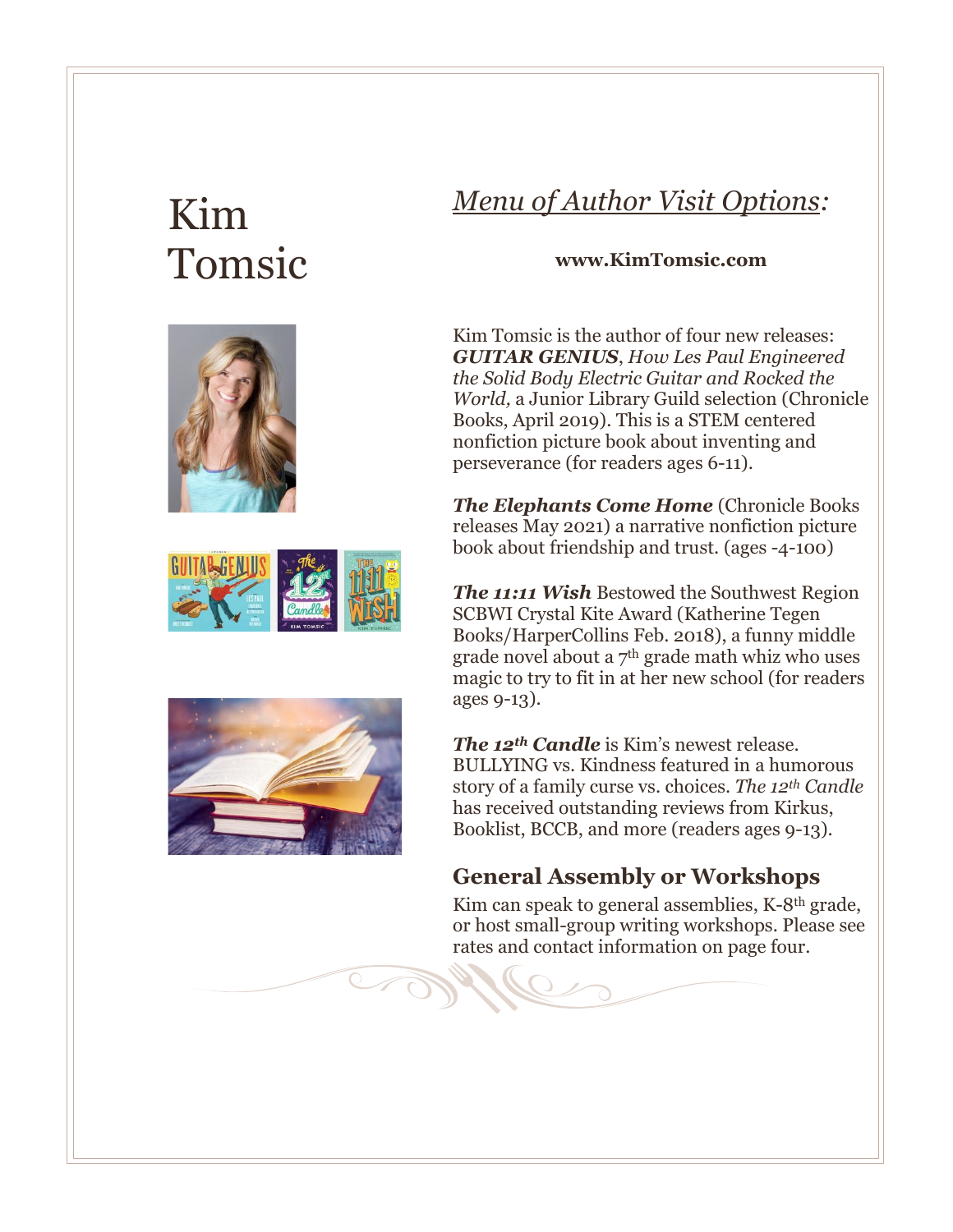# Kim Tomsic

# *Menu of Author Visit Options:*

#### **www.KimTomsic.com**



This writing workshop includes eleven tricks and tips for fiction writing (i.e. first lines, emotional building blocks, making verbs the workhorses, objective correlative, story beats, and more!)—Kim has a bag of tricks to help add sparkle to stories.

### **STEM Girls in Literature: Why this Matters (presentation)**

One-hour presentation for parents, teachers, or PTOs about what's happening with girls and the future of STEM careers, and why literature can help keep girls in STEM classes.

### **Five Steps for Crafting a Compelling Book Proposal (writing workshop)**

Attendees will learn how to bring their nonfiction ideas to fruition by crafting a five-part proposal. Not only will we discuss ways to curate language to add color and texture to a story, but we'll also focus on finding a story's "heartbeat."

## **KEYNOTE: Dream like a Unicorn**

Unicorns, dreams, possibilities, quantum physics, biology manipulation, and messages from snowflakes. The power of claiming your vision.







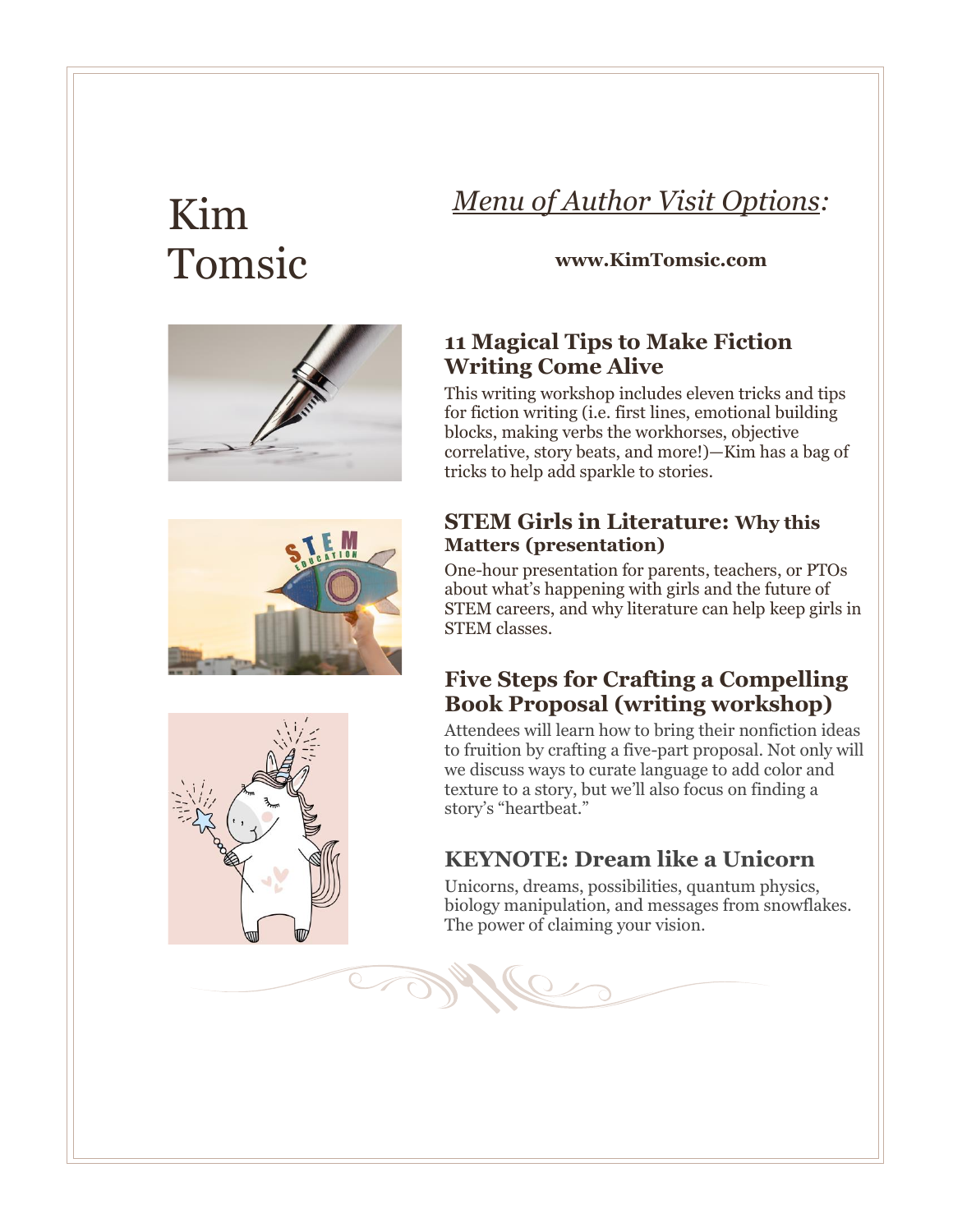# Kim Tomsic









## *Menu of Author Visit Options:*

#### **www.KimTomsic.com**

#### *The 11:11 Wish* **BOOK TALK***: Wishes, Magic, and*

**STEM** One-hour presentation includes slideshow, audience Q&A, and a fun and interactive talk about an author's life, the inspiration to write *The 11:11 Wish*, and how the protagonist uses the scientific method to try and solve the mystery of the story's magical consequences. Students vote in a few polls including one on animals, and several volunteers wear lab coats and serve as assistants as we go through the scientific method. A good time is had by all! (Ideal for 3rd-6th grade)

#### **BOOK TALK: Curiosity and Perseverance**  *GUITAR GENIUS*

One-hour presentation ideal for K-5th grade students about Hall of Fame icon Les Paul and how the inventions he created changed the music industry. Includes reading and interactive slideshow. STEM, curiosity, innovating, and PERSEVERENCE (and of course FUN). (Ideal for K-5th grade)

#### **BOOK TALK: Family Curse, Magic, & Choice** *The 12th Candle*

One-hour presentation includes slideshow, audience Q&A, and a fun and interactive talk about an author's life, the inspiration to write *The 12th Candle,* and more! (Ideal for 3rd-6th grade)

#### **BOOK TALK:** *The Elephants Come Home May 2021*

One-hour presentation includes slideshow, Q&A, and a fun and interactive talk about trust & friendship. *The Elephants Come Home*! (Ideal for K-5th grade) COVER REVEAL TO COME